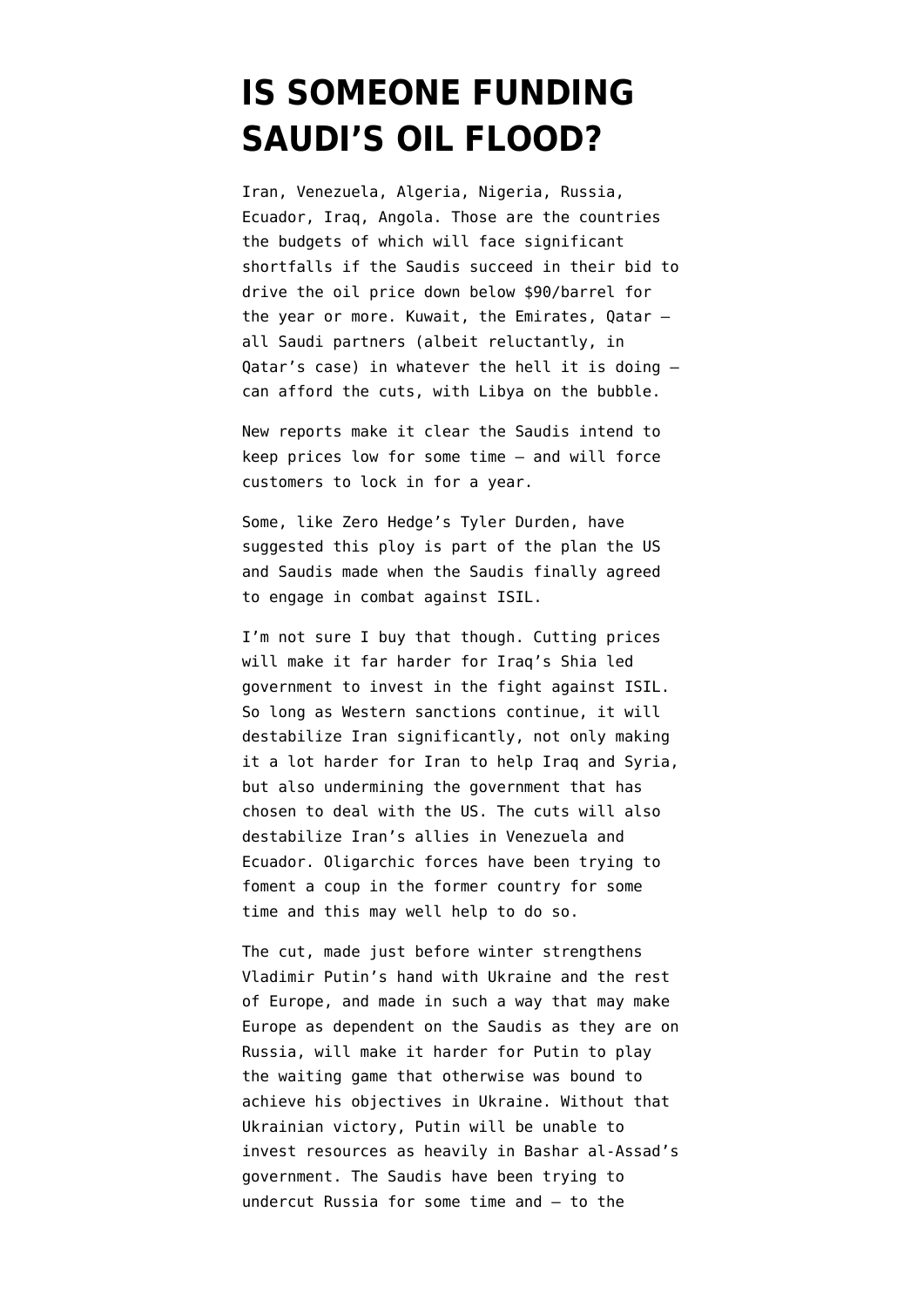extent the ruble exchange with the dollar doesn't shelter Russia from these changes [Update: though [see Mark Adomanis on how this is](http://readrussia.com/2014/10/13/the-ruble-yeah-thats-going-to-be-a-problem/) [hurting Russian consumers\]](http://readrussia.com/2014/10/13/the-ruble-yeah-thats-going-to-be-a-problem/) — this price cut will hurt Russia too.

Ultimately, though, I suspect the US is just as much the target of this move as Iran and Russia are. Since the US refused to take out Assad last year and inched forward with its Iran deal, the Saudis have been worried about having Shia Iran and Iraq take over its role as the swing producer in the world, mirroring what happened in 1976 when the US replaced Iran's Shah with the Saudis. By destabilizing the government in negotiations with the US, the price cut will make it a lot harder to achieve such a deal.

Just as importantly, the US is now a petrostate. And this price cut will make fracking (and deepwater drilling) unprofitable. We've been fracking largely to give ourselves some breathing room from the Saudis; cutting the price will make it far harder for us to sustain that effort (and will make some renewables uncompetitive).

To me, then, this move looks like part of an effort to force the outcome the Saudis have been chasing for a decade and even more aggressively since the Arab Spring: to paralyze Shia governments just as the chaos of ISIL threatens to remap the Middle East.

The Saudis may well claim to be supporting our fight against ISIL, but the long-term commitment to dropping oil prices, looks more like an effort to undercut it.

All that said, something remains unexplained here. The Saudi break-even point is \$90/barrel. Oil prices are already below that and may drop still further. And the Saudis rely on bribery just as much as some other petro-states to keep their populace from rising up. How will the Saudis sustain this for a year or more, if that's what they're doing (especially since they are at least purportedly contributing to the